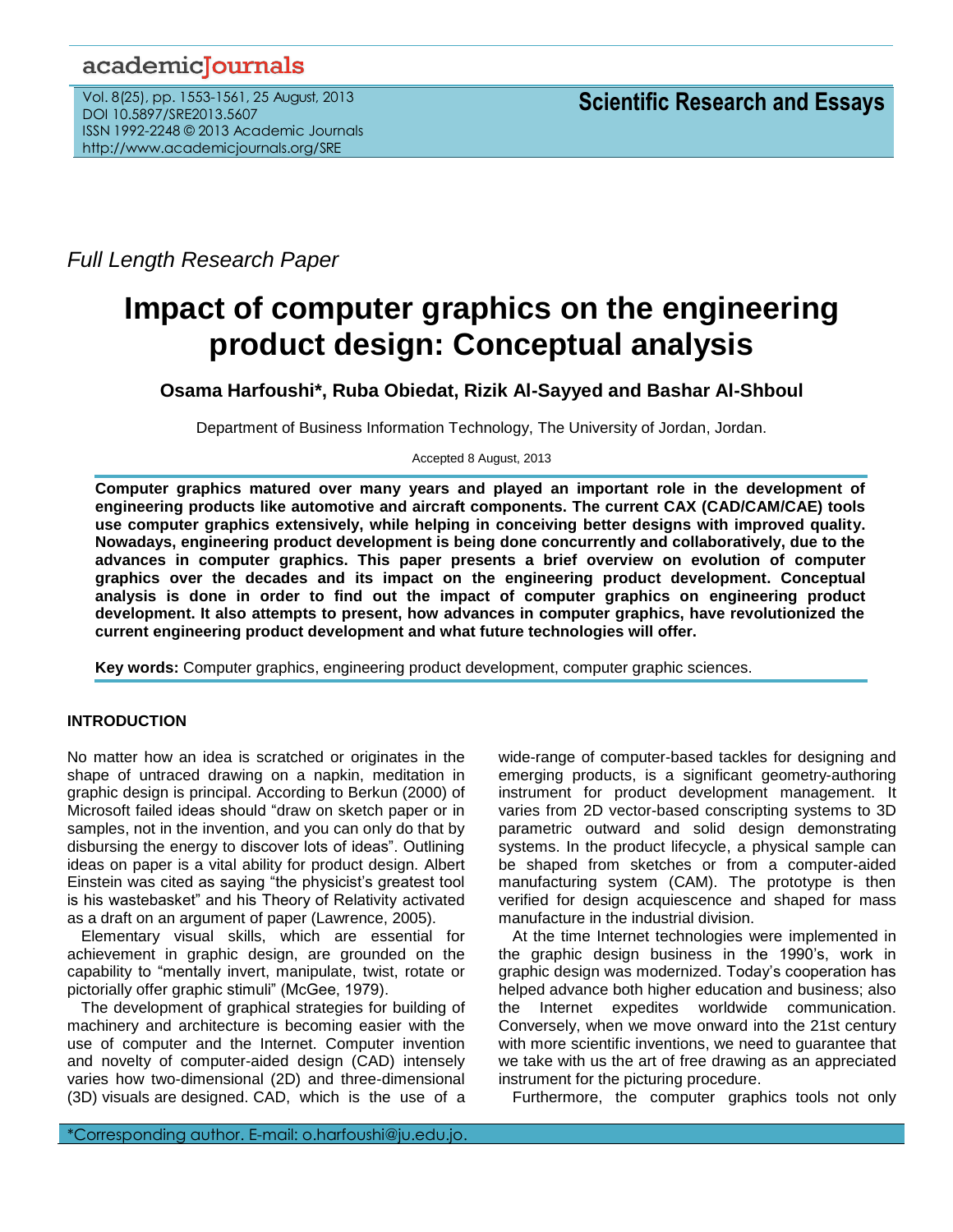

**Figure 1.** History of graphics - Early visualizations.

fulfill the accuracy of the creation or invention of engineering products, it also facilitates the customers' checking of the engineering product as an end product even before its development starts. This allows manufacturers to boost up their engineering products sales effectively, and as this computer graphics permits them to make a real time product on the computer as well as present it to the customers. Moreover customers can also demand for some modifications or alterations in those designs, so that it could be created or invented exactly according to the needs or requirements of the customers.

This study inspects the timeline of how graphical plans for construction of machinery and architecture have developed through history. This boost the impact that developing technologies have on the graphic product development.

#### **EARLY VISUALIZATIONS**

The initial recognized engineering drawings are from a Chaldean engineer named Girdea, who scratched a stronghold idea view on a stone tablet about 4000 B.C.E. The tablet, which is an indication of the solicitation of initial picturing, is on exhibition in the Louvre in Paris and has completed their strategies for pyramids on wood, papyrus, or stone. In the 5th century B.C.E, geometry was being created in Greece by mathematicians together with Archimedes, Pythagoras and Euclid. Greek architects persistently progressed in techniques, as well as perspective, for structures such as the Parthenon through the 4th century B.C.E (Meyers, 2007) (Figure 1).

In the latest centuries B.C.E, a Roman architect, Marcus Vitruvius Pollio inscribed a ten-volume dissertation titled De Architecture. This was seemingly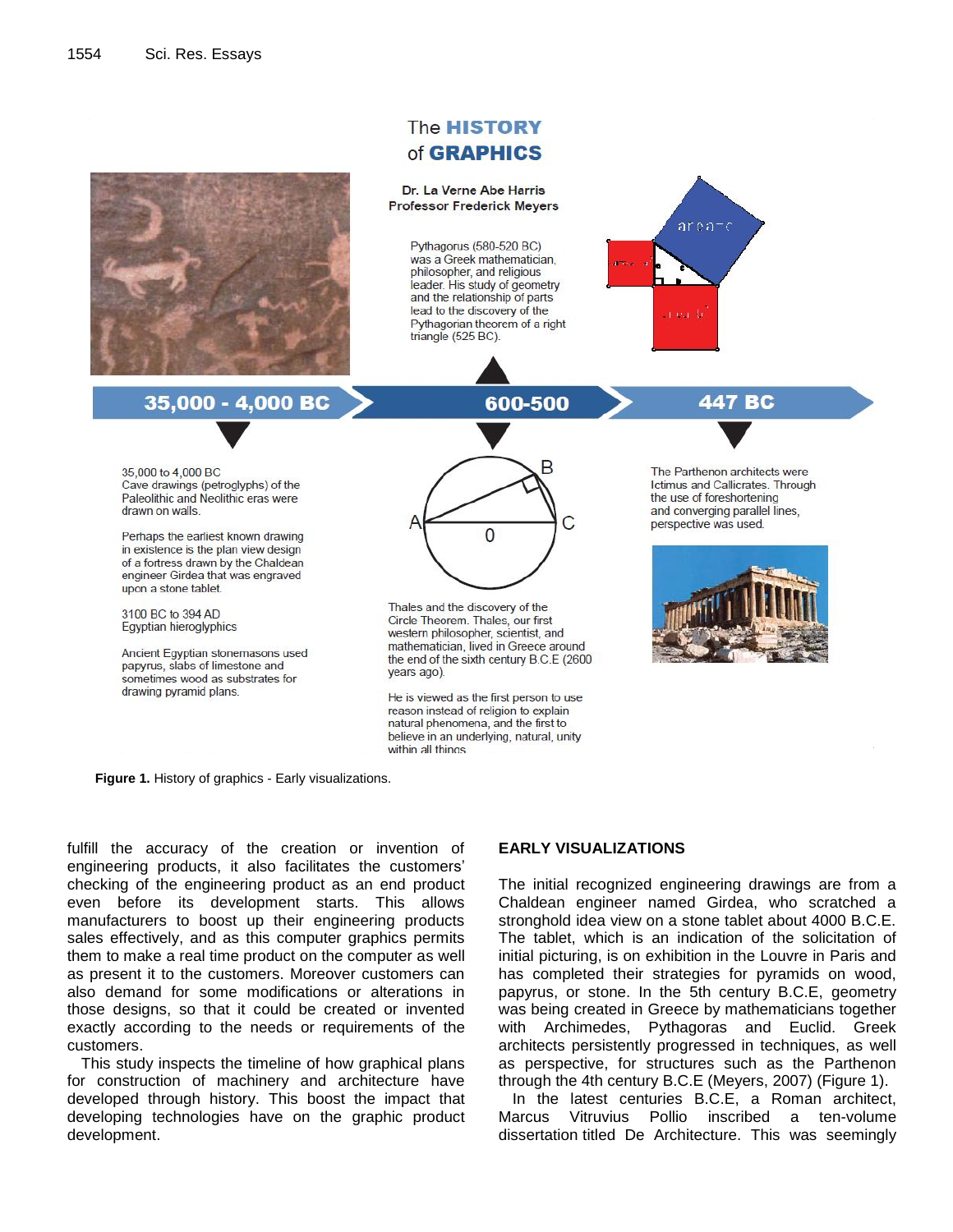

Charles Joseph Minard (1781-1870), a French engineer, advanced data maps. Prior to this, cartography focused on geography, not linking geography to history and statistical data. Data of time and amount was stressed over geography in his information graphic of Napoleon's 1812 Russia campaign.

1854 John Snow (VD31) created a data map showing the number and location of cholera deaths near a pump in London's Broad **Street** 

and washes, ornate borders and lettering and the use of colors. In 1876 the blueprint process was introduced in the United States at the Philadelphia Centennial Exposition. "Draughtmanship" techniques became unnecessary after the introduction of blueprinting. The art of "draughting" was completely lost and the technology of "drafting" was discovered. This was the onset of today's engineering and technical drawing.

Society for the Promotion of Engineering Education was founded in 1893. Today they are known as the American Society for Engineering Education (ASEE).

interest in drafting in engineering, technical and vocational training. Nearly every drawing<br>produced in the world was done with pencil or ink on paper.

The American National standards Institute (ANSI), the American Society for Engineering Education, the Society of Automotive Engineers, and the American Society of Mechanical Engineers, have been collaborating since 1926 to establish drafting standards.

ASEE drawing division was founded in 1928. In 1936 the Journal of Engineering Drawing was first published. It is now known as The Engineering Design Graphics Journal.

**Figure 2.** 20th century changes.

lost in the middle Ages and revived in the 15th century. It continued as a valued text till the 19th century. Amongst other things Vitruvius noted scopes for drawing circles in his treatise.

Earlier in that century, Leonardo Da Vinci formed mechanism and architectural drawings, which demonstrate ability and inventiveness, respected to this day (Collins, 2006).

In the 18th century, Gaspard Monge, a French mathematician and designer, placed out the ideologies of descriptive geometry that solved numerous glitches deprived of boring designs. His effort was measured so significant by the French administration that it was reserved as an armed secret for nearly 20 years. By 1795 he helped establish a university for training engineers and issued a text based on his addresses (Reynolds, 1978).

The United States Military Academy (USMA) developed a center for graphics in the United States. Christian Zoeller brought graphic sketch classes to the Academy in 1807. Another faculty member of the USMA, Claude Crozet, presented descriptive geometry to the Academy in 1816. Crozet is also recognized with presenting the blackboard and chalk for the teaching of graphics.

Engineering methods for robust product design, such as Taguchi methods in technology and product development are intensively used in the era of 1990's, as these methods are widely acceptable and ease to use. By using these techniques one cannot only be able to produce the designs according to the customer demands, but to facilitate its customers with more efficiency (Fowlkes, 1995).

Many companies around the globe particularly in USA realized that if they would be able to develop the engineering products more effectively and efficiently then it will ultimately give them a competitive advantage. Therefore they have started using the computer applications in order to develop the engineering products more effectively and efficiently and ultimately to get the competitive advantage (Otto, 2001).

Two key developments encouraged graphics in America in the final half of the 19th century: the Alteneder family formed a factory in Philadelphia for building-up sketching tools and blueprinting was presented at the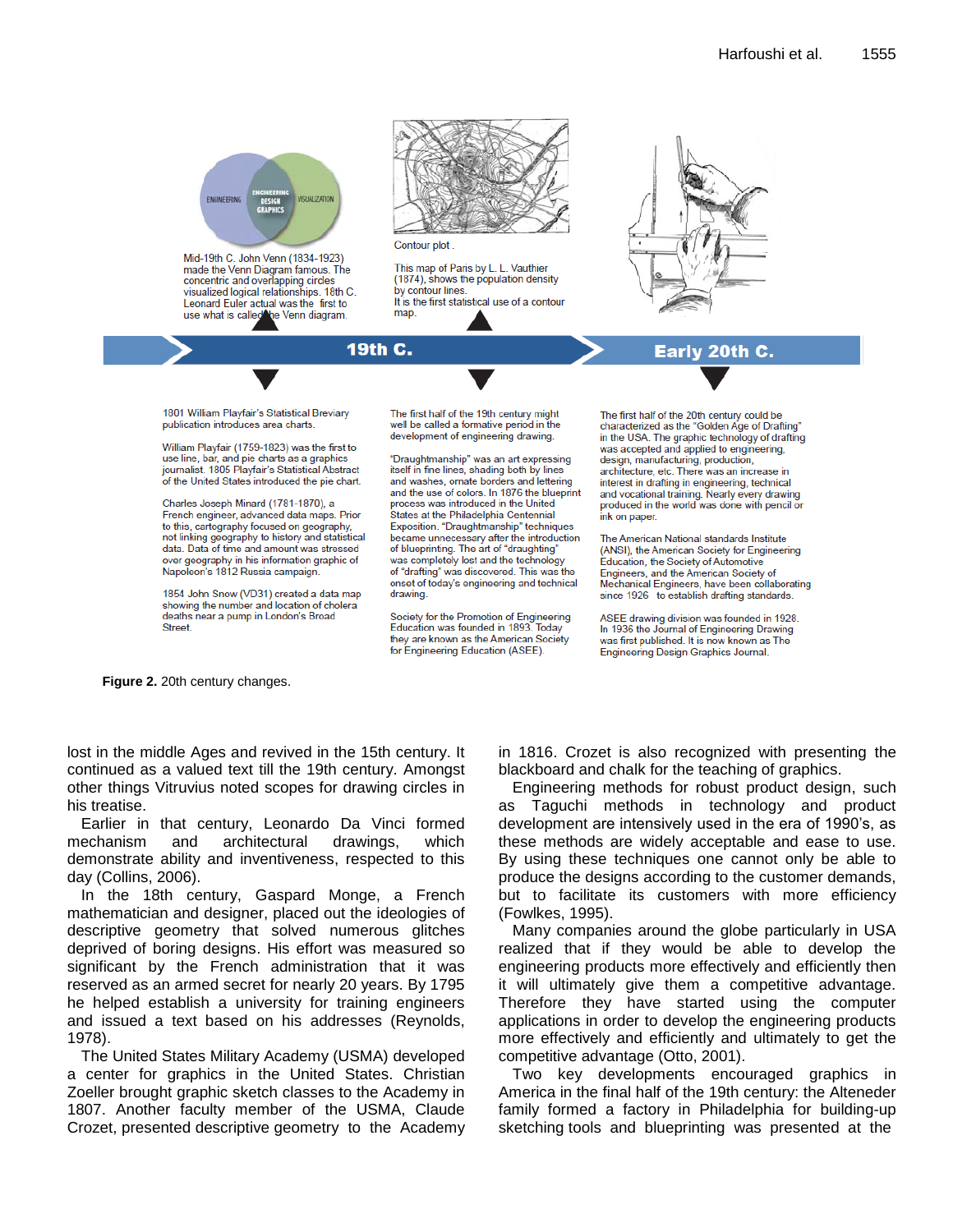

**Figure 3.** Industries of employment for computer engineers.

Philadelphia Centennial Exposition in 1876. First-class drawing tools no longer had to be introduced, and the "art" of drawing quickly vanished. Earlier in 1876, if extra copies of a drawing were required, the drafter formed every drawing separately. Later in 1876, only one "master copy" was required and as countless blueprints as desired could be made in hours (Land et al., 1976).

### **1950'S-1990'S: 20TH CENTURY CHANGES**

Deadlock in transformation originated as we advanced into the second half of the 20th century. Several universities and governments struggled with the use of huge computers with thousands of vacuum tubes. Mainframes, which were mainly number crunchers, are now being used as graphical computer workplaces.

At numerous universities during higher education, nonetheless, hand tools continued to be used well into the 1990's. Progressively, CadKey was presented for expressive geometry. This application was substituted on the market with KeyCreator (KUBOTEK, 2006).

Main objectives of a research article are to deliver a lifespan of practical usability tasks and techniques for arranging the procedure of designing good products to either traditional software applications or Web pages and applets. The findings present methods which can be functional at diverse points in a typical engineering product development lifecycle (Mayhew, 1999).

**The 1950's:** A leader appears in academia. Massachusetts Institute of Technology's (MIT) Lincoln Laboratory was a frontrunner in the educational world. They industrialized the first computer graphic system in the mid-1950 for the United States. Computer-processed radar data were exhibited on a cathode-ray tube (CRT) display.

In 1957, PRONTO - the first commercial computeraided manufacturing (CAM) software system, was industrialized by Dr. Patrick J. Hanratty. This Arizona State University graduate is called the "father of computer-aided design and graphic (CAD/CAM)." His program was a numerical control programming tool (CADAZZ, 2007).

**The 1960's:** CAD is launched. Three years after 1960, the project "Sketchpad" was formed by Ivan Sutherland with a TX-2 computer as a portion of his Ph.D. dissertation. This MIT Lincoln Laboratory project reflected a milestone to the presentation of the computer-aided design (CAD) industry, and Sketchpad is reflected as the world's first CAD software (CADAZZ, 2007; Sutherland, 1963).

In 1968, original 2D drawing systems were obtainable by means of supercomputers and stations. That same year Syntha Vision was careful to be the first commercial solid modeler program. He intended the likelihood of resolving the demonstrating of complicated 3D forms by means of computers.

Computer visualization, which sold the first profitable CAD system to Xerox, was invented in 1969. Applying production conscripting through CAD systems was the complete mission of Computer visualization.

**In 1970's:** The foundational code is written. As the decade of the 1970's arose, Hanratty set up Manufacturing & Consulting Systems (MCS). Industry forecasters have endorsed MCS's inventive code to be the basis for 70% of all the 3D motorized CADD/CAM systems (Matson, 2007).

Figure 3 reveals an astonishing view of the industries which are employing computer engineers. Here selfemployed are 3%, Government has hired computer engineers around 12%, then professional, scientific and technical industries have hired significant number of computer engineers which are approximately 30%, and last but not least the major number of computer engineers were hired by the manufacturing industry which is 36%.

The first parametric modeling CAD/CAM application and the first high-end solid modeling software bundle accessible on the Windows NT platform was Parametric Technology's Pro/E (version 15) (Figure 4). When we talk about CAD and CAM introduction in the product development of mechanical engineering development, it comprises three main categories, viz: computer science, engineering design and applications, and industrial implementations of these CAD/CAM technology. For instance, if one needs to develop some mechanical engineering products for the use of industries, then these computer-based applications can effectively assist in the graphic designing of those products; it also permits the users to make substantial modifications according to the requirements (Zeid, 1991).

In 1992, Autodesk's 3D Studio and Canvas for Windows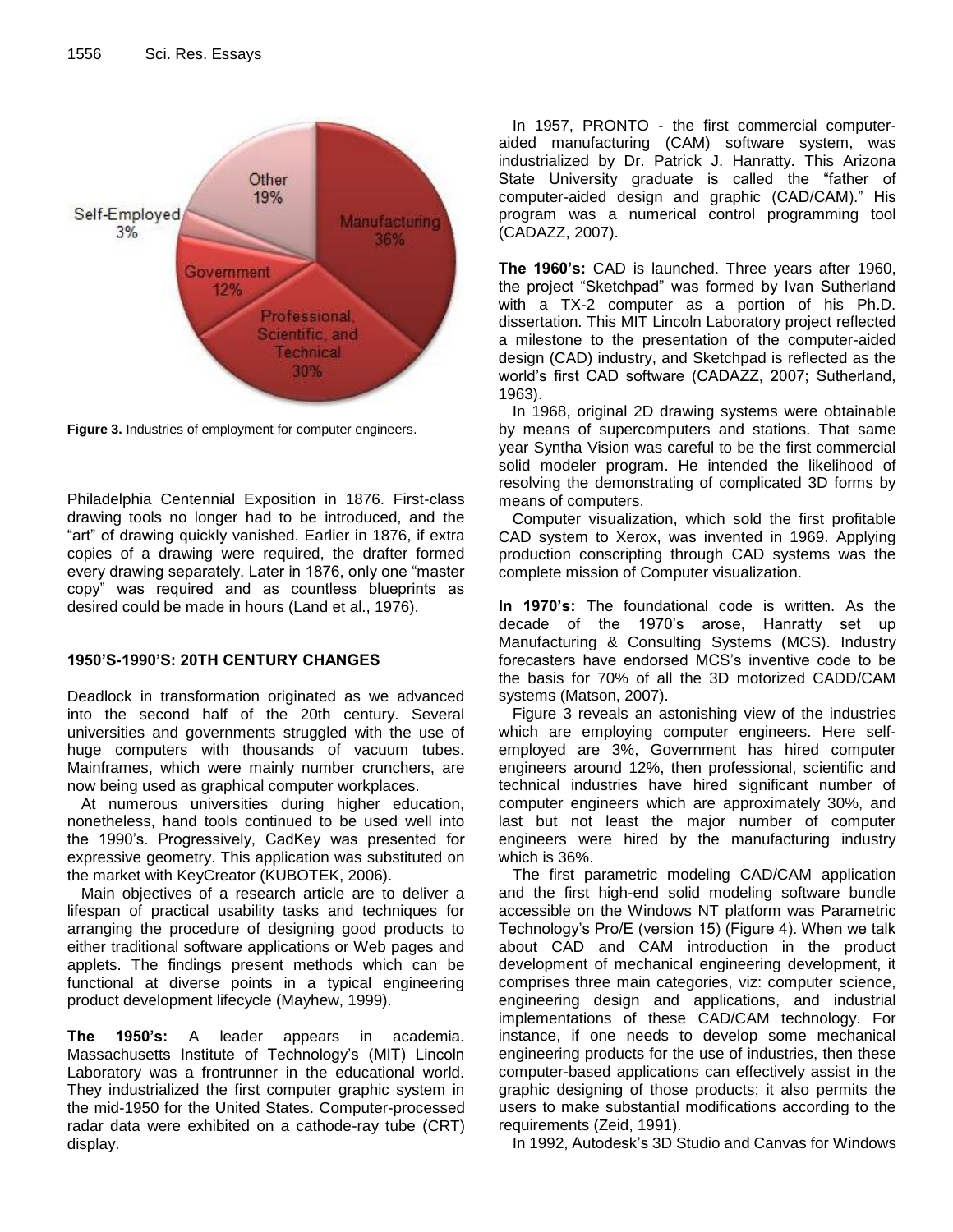| <b>ENGINEERING DESIGN SOFTWARE</b><br>YEAR<br><b>APPLICATION</b> |                                               |
|------------------------------------------------------------------|-----------------------------------------------|
| 1991                                                             | Open GL for Windows NT                        |
| 1992                                                             | Autodesk's 3D Studio and Canvas for Windows   |
|                                                                  | 3D Studio version 2 for DOS AutoCAD           |
|                                                                  | Autodesk's Release 12 for DOS was             |
| 1993                                                             | SolidWorks                                    |
|                                                                  | AutoCAD v. 12 for Windows                     |
| 1994                                                             | Hewlett Packard v. 3.5 PE/Solid Designer      |
|                                                                  | ArchiGraph's PowerDraw v. 6.0 for Macintosh   |
|                                                                  | computers                                     |
|                                                                  | HP's PE/Solid Designer (version 3.5)          |
| 1995                                                             | 3DStudio MAX for the NT platform              |
|                                                                  | CATIA-CADAM AEC plant solutions               |
| 1996                                                             | Intergraph's Solid Edge v. 3.0                |
|                                                                  | Solid Works                                   |
|                                                                  | Lightscape v. 3.0, a high-end rendering and   |
|                                                                  | animation application with Illuminating       |
|                                                                  | Engineers Society (IES) standards             |
|                                                                  | New Tek's Lightwave 3D v. 5 and 5.5           |
|                                                                  | Intergraph's Solid Edge (version 3)           |
|                                                                  | SolidWorks                                    |
|                                                                  | Corel's CorelCAD                              |
|                                                                  | 3D/EYE's Tri Spectives Technical (version 2). |
|                                                                  | Lightscape (version 3),                       |
|                                                                  | New Tek's Lightwave 3D (version 5 and 5.5),   |
|                                                                  | AutoCAD LT 95                                 |
|                                                                  | Diehl Graphsoft's MiniCAD 6 for Windows       |
|                                                                  | Pro/E (version 17)                            |
| 1997                                                             | Autodesk's 3DStudio Viz                       |
|                                                                  | Autodesk's 3D Studio Max (release 2)          |
|                                                                  | Form Z Window's platform version              |
|                                                                  | <b>SDRC's IDEAS Artisan Series</b>            |
| 1998                                                             | Autodesk Architectural Desktop                |
|                                                                  | IronCAS (version 1.0)                         |
|                                                                  | Autodesk's 3D Studio Max (version 2.5)        |
|                                                                  | Lightwave 3D (version 5.6)                    |
|                                                                  | Intergraph's Solid Edge (version 3.0)         |
|                                                                  | Solid Works 98.                               |
|                                                                  |                                               |
| 1999                                                             | CATIA (version 5.0) for Windows NT and UNIX   |
|                                                                  | New Tek's Lightwave 3D (version 6.0)          |
|                                                                  | VectorWorks takes the place of MiniCAD.       |
|                                                                  | (CADAZZ.com, 2007)                            |
|                                                                  |                                               |

**Figure 4.** Computer graphic design software.

were available for sale. That year industry's CAD/CAMM front-runner award was given to Riddle, and he was designated by Design News as their "Engineer of the Year" finalist (Evolution Computing website, 2007).

CAD customers amplified in numbers during the 1990's. By 1994 AutoCAD had one million customers, CadKey had 180,000, and Micro station had 155,000. Only a year later in 1995, the first website for Autodesk was issued and the customers amplified to three million with 1.3 million Auto-CAD users and 300,000 AutoCAD LT users.12.

By 1997 Canvas software was used to produce designs on Steven Spielberg's The Lost World, and also to demonstrate the Mars Pathfinder.4. The second issue of Autodesk's 3D Studio Max in 1997 was presented into

the market along with a concentrated version called 3D Studio Viz. For the next five years, a new version of EDS's Uni-graphics, including WAVE, is well-thought-out to be one of the most notable evolving technologies in the CAD/CAM/CAE industry. Form Z, which was originally only obtainable on the Mac platform, has a Windows platform version released in 1997.

Even with all the scientific inventions in computer graphics design, commercial procedures had a propensity to be resilient to transformation in the 1990's. This aspect has unavoidably unsettled its actual incorporation with computer-based methods. Fresh scientific tools were being used the same way that the ancient apparatuses were used. Workflow required to be incorporated. Creativities required to be established for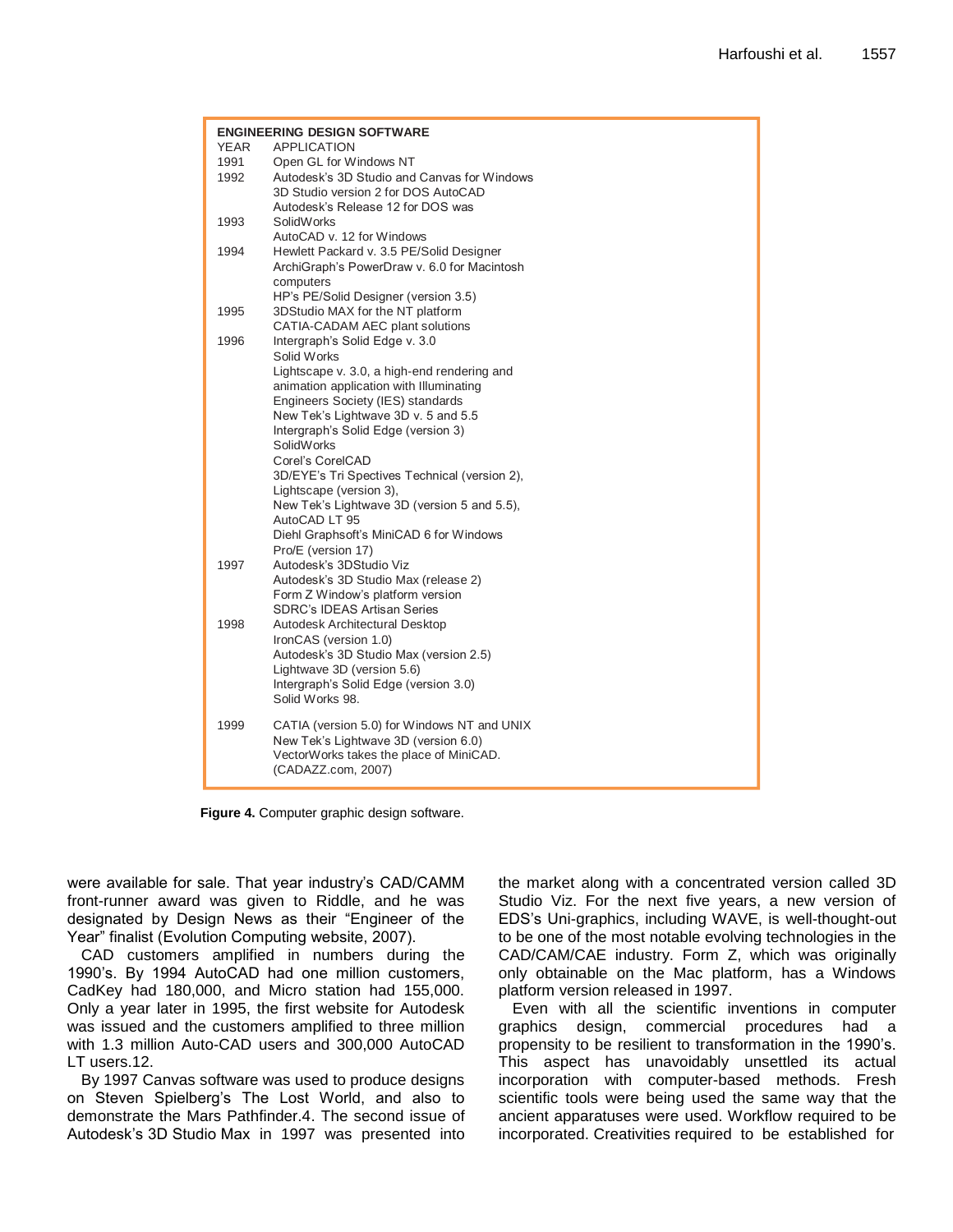business calibration. Once Internet technologies were implemented into the computer graphic design industry, a junction happened and how work was done was reorganized (Fallon, 1998).

Features of Computer Aided Design and Manufacturing (CAD/CAM) Systems are the Digital Design and Analysis Environments, parallel Streams, the Rise of Industrialization and Automation, the computational environment, the Nature of CAD/CAM Technologies, the Manufacturing Environment, an Evolutionary Perspective, the architectural design and the development of numerical control technology (Bechthold, 2004).

### **INTO THE 21ST CENTURY AT THE COLLEGE LEVEL**

As we entered the 21st century more colleges were decreasing or disregarding manual graphics and teaching more computer based graphics CAD. Knowledge was continuously growing and there was burden on faculties to comprise more novel concepts and compress the time permitted for every subject. Manual graphics is slower than computer based graphics CAD so it vanished in several programs. The faculty was presented with a problem - the choice of which software package to adopt based on cost, comfort of use, and education-aiding Computer Design Graphics Journal in 2004 delivered an approach for the collection of software and reiterated that industries were steering to 3D systems (Okudan, 2004). An effective CAD package speeds teaching and the capability of students to create a valuable sketch in a few hours of practice.

Regardless of the importance in several colleges and manufacturing businesses on the choice of computeraided design software to be used as outfits for engineering design graphics, the true bottom line is the statement of a design – the visuals and graphics (Riddle, 2007).

Another paper presents the progress of a collaborative CAD/CAM system (*COCADCAM*). *COCADCAM* spreads a current single-location CAD/CAM system to a multilocation CAD/CAM application so that two geographically dispersed CAD/CAM users can work together on a threedimensional CAD-geometry coediting and CAD-related tasks collaboratively and dynamically. Consequently when a multi-location application permits the different users to work together it will enhance the effectiveness and usage of the application and ultimately enhance the graphic designing of engineering product development (Kao, 1998).

Dr. Raul Herrera of The Ohio State University recognizes that the worth of CAD applications in academia and industry is not to be interrogated. His apprehension is that the scholar remains "attentive on exercising their minds to increase their picturing abilities and on applying graphical resolutions to engineering problems" (Herrera, 1998).

Hand-drawn drawing is an ability that is frequently underestimated by scholars who are keen to study the newest "sexy" graphic application. Riddle (2007) considers that hand drawing is a substantial ability in engineering computer design graphics. He states: We have an unhappy deficiency of tools that are of actual aid in the "napkin space" phases of devising ideas. We must take our mind on our thoughts to emphasize on the instrument, and this disturbance significantly obstructs creativeness and early investigation.

A product to discuss this limpidity is being advanced by Riddle. He was not ready to publicize it at this stage of progress; though, he did say: Till alternative instrument is as clear to a person as paper and pencil is obtainable and demonstrates itself in use, hand-drawing abilities will be important. Now this is not to minimize the usage of creative computer graphics (CG) apparatuses, but they have an extended way to go to influence the pencil's slide. This makes them valuable more for bringing content, relatively than in three-dimensional idea progress and appearance.

Lots of fun with new CAD/CAM systems that will augment dentistry, gives eminent renovations quickly for the products. The development of a selection of novel versions of already available systems as well as altogether new systems will provide expanded capabilities, improved quality, and increasing user friendliness. And new materials will be more visible, apparently coated, and strong enough for full crowns and bridges. The influence of that alteration will only be known in the future. But as the future will reveal, the systems and materials available to us will continue to evolve, improve, and enhance dentistry (Rekow, 1992).

What is being misplaced is the capability to make beneficial freehand drafts wherever and deprived of tools or laptops. The writers have faith in that scholars who are not exposed to hand-drawn drawing do not advance maximum visualization skills - the skill to "see" designs in the mind and interpret them into valuable sketches or describe them to others. For this reason Arizona State University and The Ohio State University still comprise freehand drawing in their commencement of computer graphics courses.

Nowadays, design and design-intent communication requires development. "In the actual world, decent design is not enough - it is the ability to collaborate the design that makes or breaks projects" (Riddle, 2007).

It is vital to note that the values of solid modeling are many. Solid display delivers cool alteration of a design and the ability for examining such as thermal, strength, effects and dimensional checks on associated parts. Once the prototype is shaped, it can be used for practical simulation to discover the design in motion and to increase its look (Clark, 2005). This procedure has been functional to architectural modeling to produce 3D models of projected buildings (Kirton, 2006). Particular universities have delivered amenities for scholars to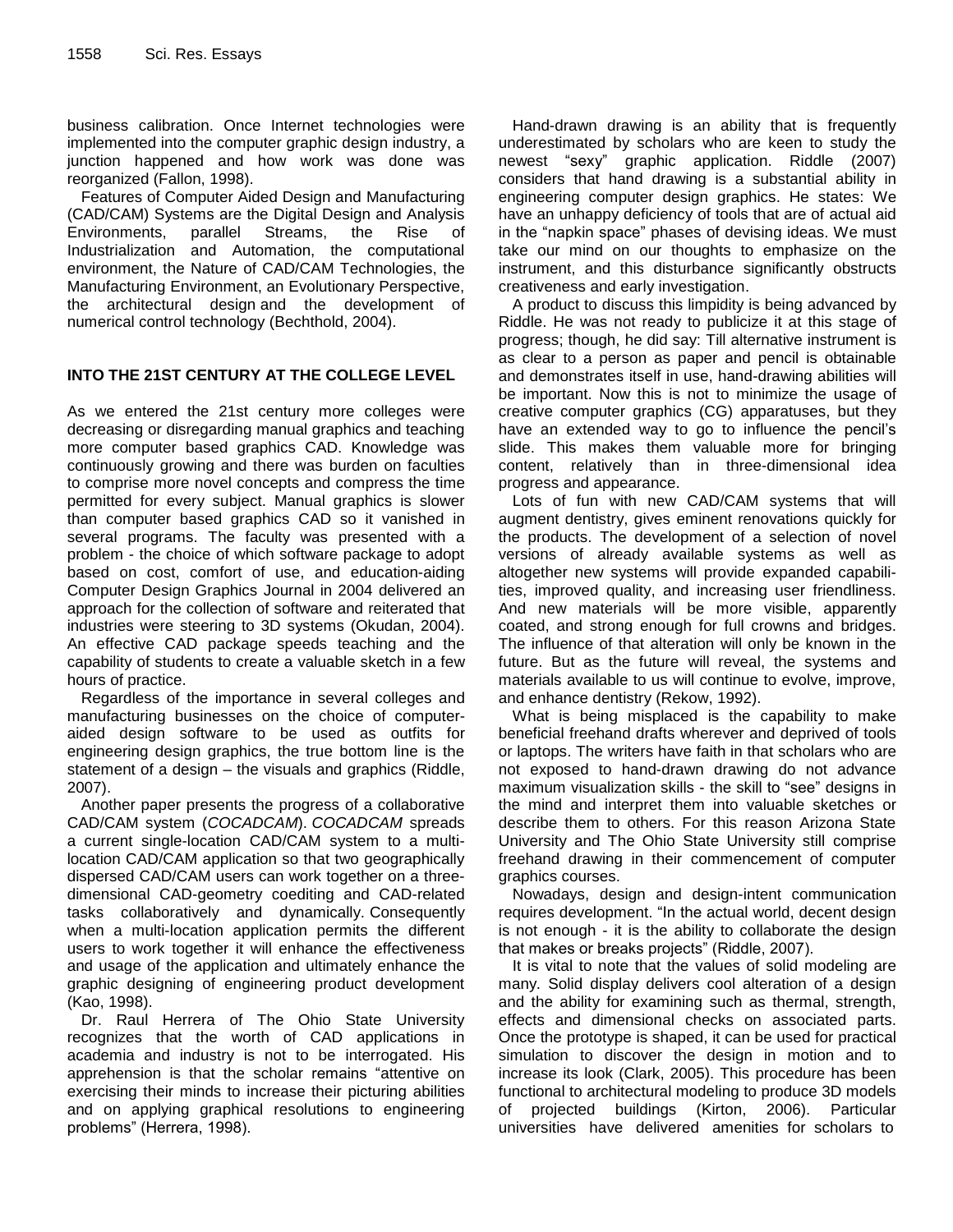create quick samples of their designs and grasp the 3D object in their hands (Barr, 2002).

#### **THE 21ST CENTURY IN THE ENGINEERING PRODUCT DESIGN COMPUTER GRAPHICS INDUSTRY**

From the very start of 21st century, like other products the engineering product development industry has also experienced a boost. Although it is hard to categorize the development of this industry in decades, there is strong reason that sudden changes and developments happened in this industry. Therefore, the CAD/CAM technology as well as other new versions of computer graphics applications for engineering product development was introduced and those were very efficient and eminent in the engineering product development lifecycle.

Developments in business practices and technology have affected the engineering product design computer graphics industry. With the global availability of the Internet, Internet-based software's have altered how work is done. The speediness at which data can be transported from one PC to another has similarly made it easy to share engineering product design ideas and computer graphics online on a worldwide level. By means of several softwares obtainable, the preliminary price of application and apprises, as well as complication of these programs are factored into the collection process (Harris and Sadowski, 2001).

One of the challenges of technology invention is that computer graphics applications programs, written by programmers, habitually come with various topographies that the product finds difficult to absorb and consequently turn out to be unfeasible. Availability and interpretation are potentials of a software product, which would upsurge practice.

People progressing from "beginner" to "typical professional" want CAD/CAM packages which are simpler to use. There are already several such packages, mostly developed in the last ten years by the sketch input community (the first annual Euro graphics Workshop on Sketch Input was held in 2004). The author particularly like Sculptris, as people progressing from "typical professional" to "world champion" want CAD/CAM packages which do everything that existing CAD/CAM packages do but also allow enough flexibility for them to express their creative talent (Sculptris, 2013).

These days, hardware improvements as well as evolving technologies in hardware products aim to close charging up with software. Maximum computer graphics softwares are not inadequate by hardware any longer, but for limited element modeling. These restrictions have made us to "entirely focus on the design of our industry's products, and its time of acceptance" (Riddle, 2007). Hand drawing can be discontinued at present due to a portable tablet PC, which every so often comes with 16 h of battery life, is rationally priced, and can store inspired learning stuffs for forthcoming review (Hewlett Packard, 2007). The worth of the digital drawing is the focus of future studies.

Emerging product development by the turn of this century brought about a publicizing of innovative softwares, such as Image-Modeler from REALVIZ. It is a high-end application that creates 3D models from photos or still images of video. In 2000, SensAble Technologies released FreeForm v. 2.0, a haptic modeling application, and I-DEAS 8 software was released for design automation. Most developments in computer graphics applications arise from the gaming industry, so engineering designers should have knowledge of that technology.

Speedy prototyping has moved from just modeling to manufacturing and a fresh article notes work in England on speedy prototyping systems that replicate themselves and create an extensive variety of other products. This might permit under developing countries to create desirable goods in the neighborhood relatively than importing. This idea of machines, which duplicate themselves and create other beneficial stuffs, might be years away but it is a thought that might be understood yet in this century (Thilmany, 2006).

At the moment soft prototyping, which is the procedure of producing a 3D model design that can experience computer analysis, is the emergent technology. It is the greatest noteworthy contribution of computers to the engineering design process. Soft prototyping is quicker and less costly to shape than actual models. It can undertake amendments, and can be used for testing selling.

Graphical plans for construction of machinery and architecture have evolved over the last 6,000 years beginning from hieroglyphics to drawings on printable media, from the "Golden Age" of engineering graphics to the innovation of computer graphics and prototyping. The evolution of engineering design graphics as a profession has also evolved. Years before we entered the 21st century, higher education began to address the changes that technology brought to the curriculum (Harris, 2007).

One more emerging technology is the high-dynamicrange imaging (HDRI) display market. It can "provide an order of magnitude or better improvement in realism and visual information display" (Riddle, 2007). Riddle is collaborating with Arizona State University to establish a computer lab with HDRI technology, video amenities, and other display technologies. Details will be announced within the year.

As per Christine Kelly, Regional Sales Director for CGK & Associates and Developing 3D and Collaborating Imitation Market Adviser, designers these days and in the past have been programmers. Kelly's primary client is EON Reality, Inc (Kelly, 2007).

The client base for engineering product design computer graphics industry players is mounting, and the market is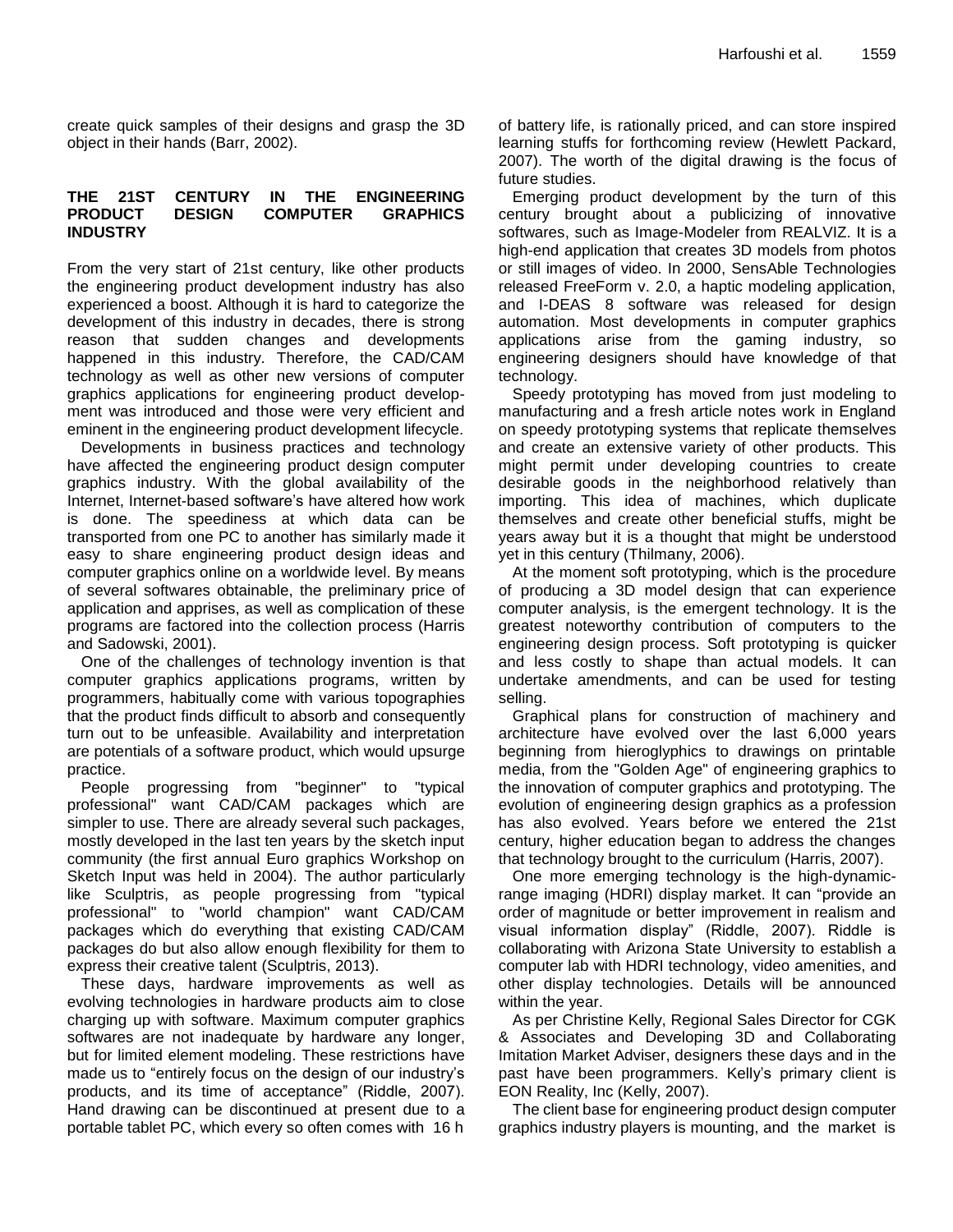broadly developing. About 1000 high fortune companies with large/deep pockets are leveraging these gears to improve business practices or even market products. Highly experienced CAD engineers are talented to put on application tools to diverse parts of a corporation to leverage the company's digital possessions. This collaborating product content management (IPCM) is growing to all sizes of businesses (Kelly, 2007).

Subcontracting technology changes our lives, our society, and has a deep influence on our economy. The economic health of the United States is reliant on technologically skilled workers (Harris, 2004). Additionally, how technology has distorted the product engineering design computer graphics industry, and the way that business is conducted has also been altered. The most noticeable modification to present rehearses in the engineering product design computer graphics field is "the dominance of price saving by subcontracting being accepted to excesses, so the bottom line looks good in the short term" (Riddle, 2007). This has led to a lack of technically-competent labors in the United States, particularly computer software engineers.

The brain drain occurrence of subcontracting has political and economic inferences. Riddle (2007) has faith in that "the existing surplus of depositor cash appears to be all in the wrong hands for our nationwide best concern." In the past, colleges have played a major role in talking this subject: "Colleges have always been on the front lines of this war, but this has seldom been properly recognized or funded" (Riddle, 2007).

To resolve more compound engineering problems and achieve larger-scale concerted engineering, the weaknesses to applied application and expansion of Networked Manufacturing (NM) were examined. Technologies, such as cloud security, cloud computing, and high performance computing characterized the computer aided design world (Zhang, 2010).

To further emphasize analysis design, priceless knowledge and direction in contemporary fabrication methods and practices has helped develop compact and low-cost design resolutions and mechanisms such as loose and hybrids, tight couplers, filters and transformers (Mongia, 2009).

An exceptionally big number of engineering and scientific arenas are challenged with the need for computer reproductions to study complex, real world phenomena or resolve stimulating design problems. Nevertheless, owing to the computational cost of these extraordinary loyalty imitations, the use of kernel methods, neural networks, and other surrogate modeling methods have become crucial (Goriseen, 2010).

The computer integrated manufacturing resolves the computer designing of industrial products more by performing the experiments and giving the idea of integrated manufacturing. By adopting this technique industries were able to create integrated products which actually require less space and huge data storage spaces.

Further data centers were created by using this technique and utilizing these practices (Rehg, 2012).

The planning and designing of an industrial product not only plays a vital role of creating and manufacturing products but also have to deal with the malfunctioning of the industrial products. Moreover, there are ways through which we can design such products by using the computer based application which brings more effectiveness in the performance of industrial product (Sule, 2009). When we concentrate on the impact of industrial design products on corporate financial performance, we found very few studies have attempted to quantify the contribution that design brings to company financial performance. Hertenstein (2005) inspects the association among industrial design and company financial performance in order to measure industrial design's influence to this enactment. By means of traditional financial ratios, senior managers contemplate important performance procedures; those firms with extraordinary design effectiveness were imagined to have higher revenues, returns on assets, net income, and growth rates of sales, and cash flow than firms with low design effectiveness. This examination discloses that companies rated as having "good" design were stronger on all methods except growth rate measures. These results provide strong indication that good industrial design is connected to stock market performance and corporate financial performance even after seeing expenses on industrial design. Additionally, the designs of financial performance over the seven-year horizon propose that these effects are persistent.

In today's world computer graphics are graphics created using computers and the representation of [image](http://en.wikipedia.org/wiki/Image) data by a computer specifically with help from specialized graphic hardware and software. The interaction, understanding and product development through computers and interpretation of data has been made easier because of computer graphics. Fast Creation of 3D Content is likely to be a big growth area in the next decade or so. Since "Avatar", film companies in various nations have been interested. The paper makes a brief mention of its first appearance (in the late 1990s) but does not follow later developments.

#### **CONCLUSION**

We have seen unlimited variations through outlining the voyage of engineering product design computer graphics and the influence it has had on the industry and academe. Design has become a worldwide exertion as the Internet opens up prospects in far diverse time zones for graphic designers to work together on projects. This has caused incompetent workflow with engineering plans being accomplished in half or one-third of the time requisite.

As we move onward in the scientific revolutions of